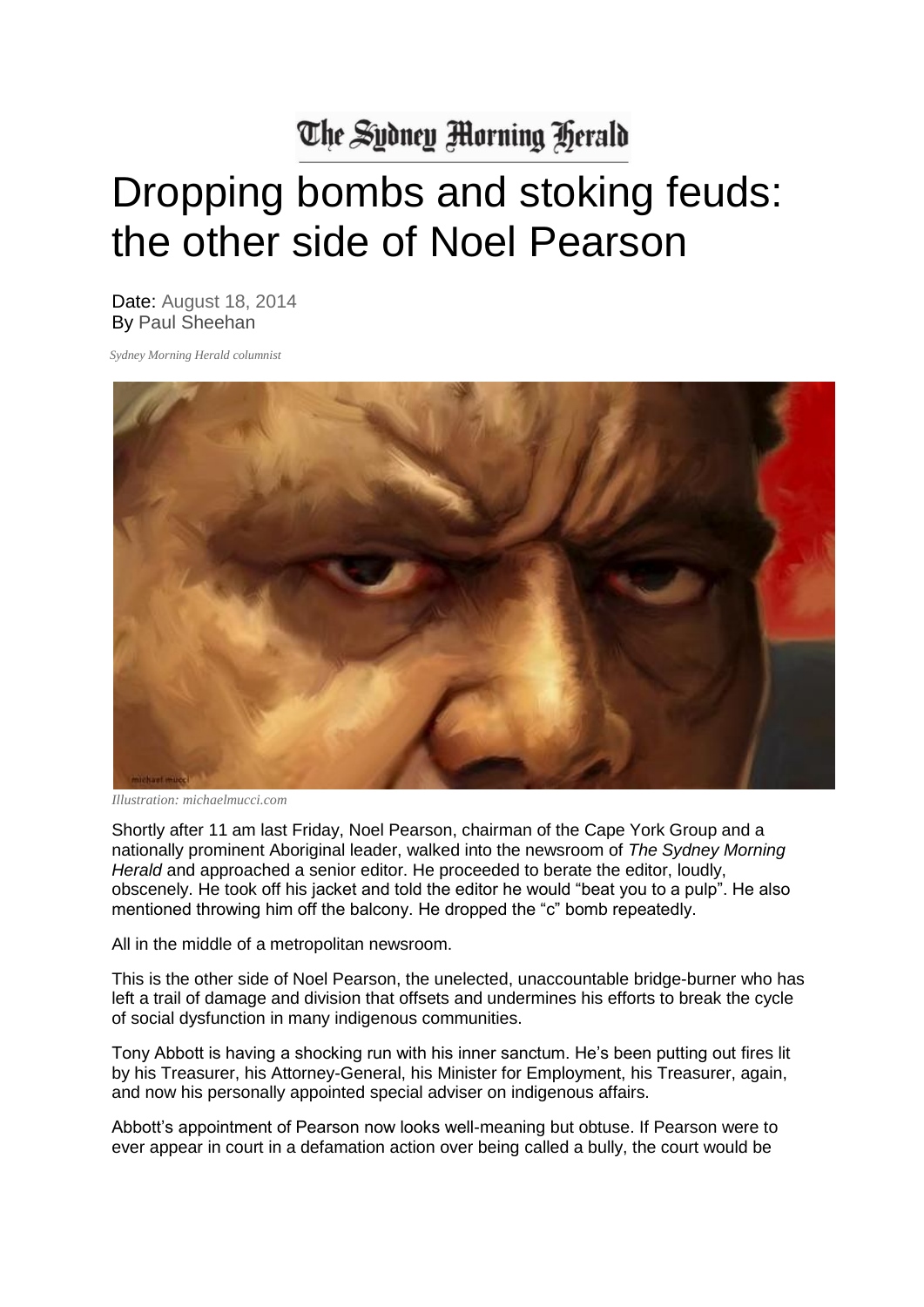presented with voluminous evidence of his foul temper and self-indulgent rages, some of which have been recorded on tape.

One of his tirades was recorded by a former federal minister. Even after Pearson was advised he was being taped he continued a long, expletive-laden soliloquy of abuse and invective. The current Minister for Indigenous Affairs, Nigel Scullion, is also reported to have been subject to one of Pearson's rages, repeatedly being told to "f--- off".

The trigger for Pearson's rage on Friday was an old sore, a profile published in Good Weekend two years ago, on August 25, 2012, by Jane Cadzow. The profile was rigorously researched and crafted, a trademark of Cadzow's work. She has won two Walkley Awards for feature writing and been a Walkley finalist four times.

Cadzow's request for an interview with Pearson had been turned down. Yet on the morning her profile appeared he was on the phone delivering a long blast of outrage. He was aggrieved that it had been written while he was receiving treatment for cancer and that Cadzow did not go up to Cape York when researching the story.

But Cadzow was not going to Cape York without an interview with Pearson. She also felt his rage over the phone vindicated her portrayal of his anger, based on many sources.

"His call went on so long," she told me, "and I had so little chance to get a word in, that I even made a cup of tea … It was ironic that while he was complaining about the story his behaviour fitted exactly with the pattern I had reported."

Her profile began with this confronting scene: *The meeting began cordially enough. A Queensland government delegation was in Cairns to confer with Noel Pearson, the most influential indigenous leader in the country. Pleasantries were exchanged as people took their places around the table, then the room fell silent while everyone waited respectfully for him to speak.*

*What followed, according to former parliamentarian Stephen Robertson, was "a tirade of expletives and abuse", including, more than once, the phrase "f---ing white c---s"... starting very slowly, very deliberately, and speaking quite softly, then over the next 15 or 20 minutes reaching a crescendo".*

*Among those present was state environment minister Kate Jones, whose female adviser was dismissed by Pearson as an "arse-wipe". Robertson says his own chief-of-staff, an indigenous man, was called a "sell-out c---". Another member of the group sums up the rest of the diatribe: "'You f---ing white c---s', scream, scream, scream. Full on, for half an hour. Nobody could get a word in."*

The story presented a troubling portrait of a charismatic bully who has extracted millions of dollars of funding for indigenous programs from governments and corporations, via persuasion or browbeating. The portrait of Pearson's older brother, Gerhardt, was also troubling. The profile was balanced with the many positives for which Pearson is famous his intellect, his lucidity and his commitment to practical improvements for Australia's poorest communities.

I've interviewed Pearson, seen him speak, seen a room captivated by his eloquence, and written in his favour. But his positives are offset by his negatives, the feuds, the disdain, the costly demands on the public purse.

And his bullying is often premeditated. Cadzow interviewed many people including a former close associate of Pearson who became an adversary, Lyndon Schneiders of the Wilderness Society. He described how Noel and Gerhardt Pearson planned their